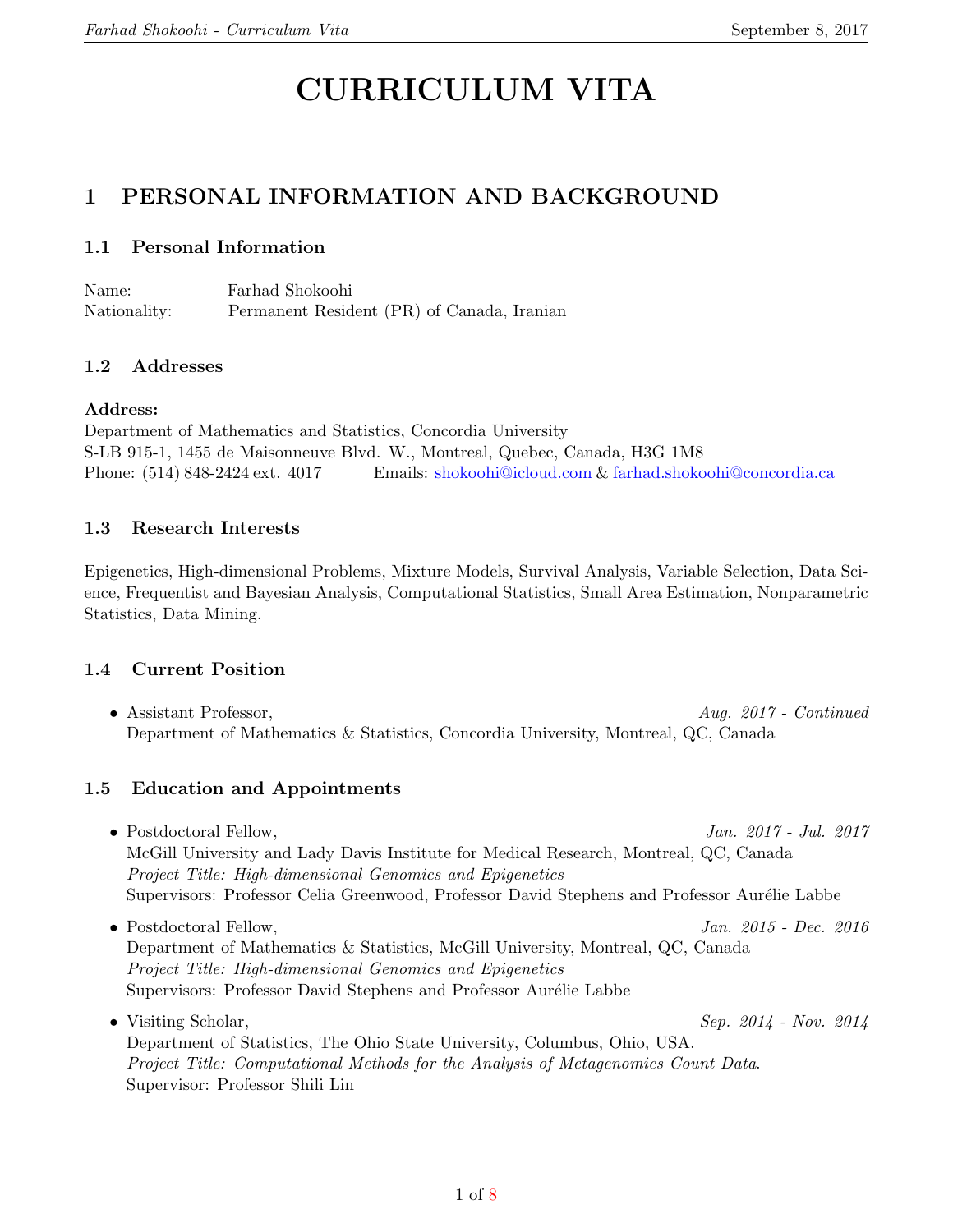|           | • Postdoctoral Fellow,<br>Department of Mathematics and Statistics, McGill University, Montreal, QC, Canada<br>High-dimensional data analysis in finite mixture of survival models when observations are subject to<br>right censoring.                                                                                                                           | $Sept. 2013 - Aug. 2014$ |               |           |
|-----------|-------------------------------------------------------------------------------------------------------------------------------------------------------------------------------------------------------------------------------------------------------------------------------------------------------------------------------------------------------------------|--------------------------|---------------|-----------|
|           | Supervisors: Professor Masoud Asgharian and Professor Abbas Khalili                                                                                                                                                                                                                                                                                               |                          |               |           |
|           | • Postdoctoral Fellow,<br>Department of Community Health Sciences, University of Manitoba, Winnipeg, Canada<br>Advanced Methods in Mixed Models.<br>Supervisor: Professor Mahmoud Torabi                                                                                                                                                                          | Jan. 2013 - Aug. 2013    |               |           |
|           | • Ph.D. in Statistics (Dean's Honour List, First Class Honours),<br>Department of Statistics, Shahid Beheshti University, Tehran,<br>Thesis: Likelihood Inference in Small Area Estimation by Combining Time Series and Cross-Sectional<br>Data, and Nonparametric Methods (Evaluation Result: Excellent).<br>Advisor: Professor Mohammad Reza Meshkani (retired) | Sep. 2006 - Sep. 2012    |               |           |
|           | • Graduate Research Trainee,<br>Department of Community Health Sciences, University of Manitoba, Winnipeg, Canada.<br>Project Title: Some Contributions to Small Area Estimation.<br>Supervisor: Professor Mahmoud Torabi                                                                                                                                         | Feb. 2011 - Sep. 2011    |               |           |
|           | • Graduate Research Trainee,<br>Department of Economics, Finance and Statistics, University of Perugia, Perugia, Italy.<br>Project Title: Nonparametric Small Area Estimation.<br>Supervisor: Professor Maria Giovanna Ranalli                                                                                                                                    | May 2010 - Nov. 2010     |               |           |
|           | • M.Sc. in Mathematical Statistics (Dean's Honour List),<br>Department of Statistics, Shahid Beheshti University, Tehran,<br>Thesis: Bayesian Inference in Generalized Poisson Distribution (Evaluation Result: Excellent).<br>Advisor: Professor Mohammad Reza Meshkani (retired)                                                                                | Sep. 2003 - Jul. 2006    |               |           |
|           | • B.Sc. in Mathematical Statistics (Dean's Honour List, First Class Honours), Sep. 1999 - Sep. 2003<br>Department of Statistics, Razi University, Kermanshah, Iran,<br>Thesis: Statistical Inference using S-Plus (Evaluation Result: Excellent).                                                                                                                 |                          |               |           |
| 1.6       | <b>Awards and Recognitions</b>                                                                                                                                                                                                                                                                                                                                    |                          |               |           |
|           | • Ranked 1st among Ph.D. students graduated in Statistics<br>Shahid Beheshti University, Tehran, Iran.                                                                                                                                                                                                                                                            |                          |               | Sep. 2012 |
|           | • Ministry of Culture and Higher Education of Iran Scholarship<br>Scholarship for visiting abroad                                                                                                                                                                                                                                                                 |                          | $2010 - 2011$ |           |
|           | • Ranked 4th in Ph.D. entrance exam (Nationwide)                                                                                                                                                                                                                                                                                                                  |                          |               | Jul. 2006 |
| $\bullet$ | Ranked 1st awarded to the top student graduated from Bachelor of Science in Statistics<br>Razi University, Kermanshah, Iran                                                                                                                                                                                                                                       |                          |               | Sep. 2003 |
|           | • Team ranked 1st, National Students Contest in Statistics, Tehran, Iran                                                                                                                                                                                                                                                                                          |                          |               | Aug. 2002 |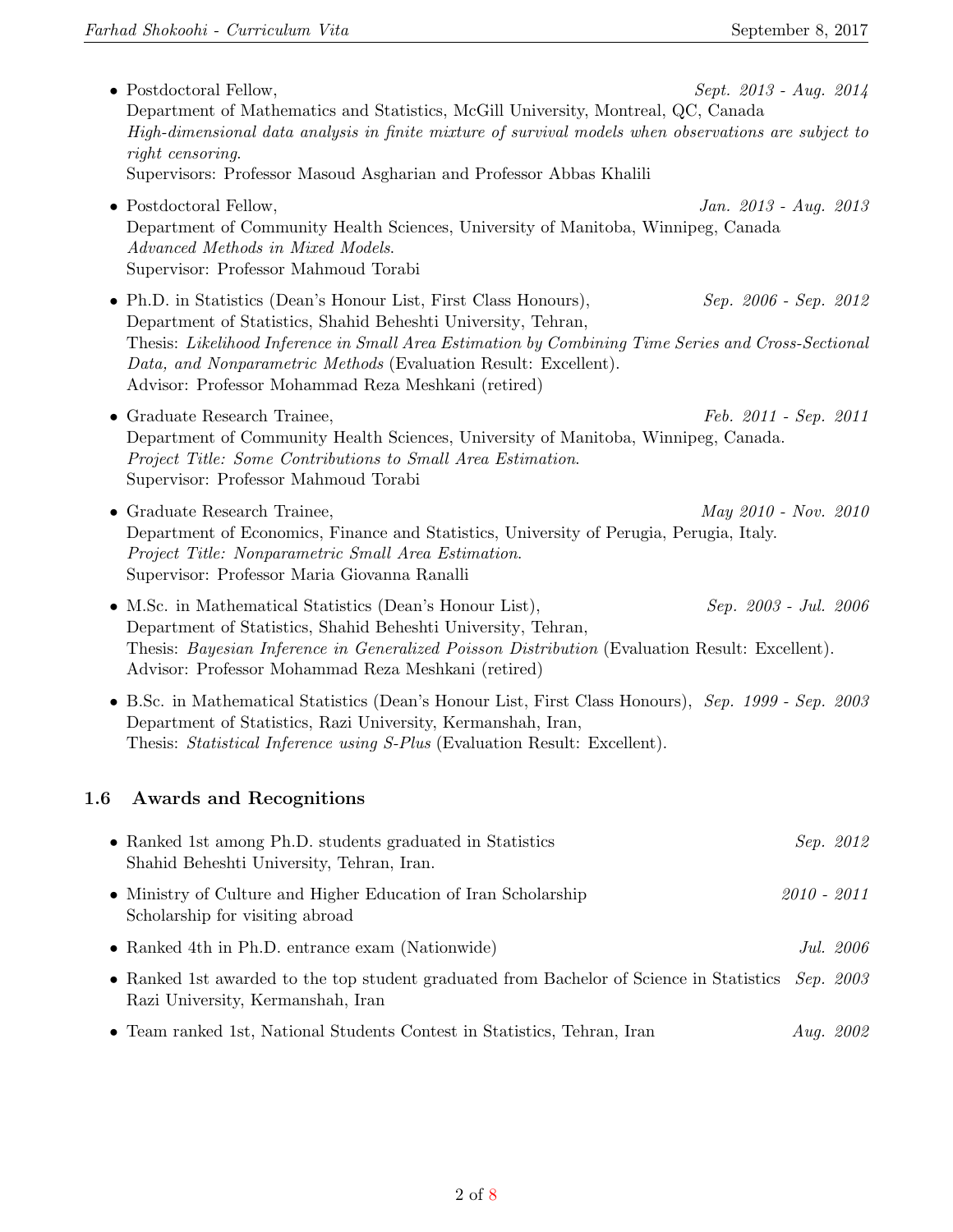# 2 RESEARCH ACTIVITIES

#### 2.1 Publications

#### a) Under revision / revision submitted

• Shokoohi, F., Torabi, M. (2017), Semi-Parametric Small-Area Estimation by Combining Time-Series and Cross-Sectional Data. revision submitted.

#### b) Submitted / to be submitted

- Shokoohi, F., Khalili, A., Asgharian, M., and Lin, S. (2017), Capturing heterogeneity of covariate effects in hidden subpopulations in the presence of censoring and large number of covariates. submitted.
- Shokoohi, F., Stephens, D.A., Bourque, G., Pastinen, T., Greenwood, C. and Labbe, A. (2017). A Novel Profiling Method for Identifying Differentially Methylated Sites in Bisulfite Sequencing Data. submitted.
- Shokoohi, F., Stephens, D., Labbe, A., and Greenwood, C. (2017), DMCHMM: an R package to identify differentially methylated CpG Sites using Hidden Markov Models. submitted.
- Shokoohi, F., Khalili, A., Asgharian, M., and Lin, S. (2017), fmrs: an R Package for Variable Selection in Finite Mixture of AFT Regression Models. to be submitted.

#### c) Peer Reviewed

- [Torabi, M. and](http://onlinelibrary.wiley.com/doi/10.1002/cjs.11236/abstract) Shokoohi, F. (2015) Non-parametric generalized linear mixed models in small area estimation, Canadian Journal of Statistics, 43, 82-96, DOI: 10.1002/cjs.11236
- [Torabi, M. and](http://www.tandfonline.com/doi/pdf/10.1080/00949655.2012.721365) Shokoohi, F. (2014) Hierarchical Bayes Estimation in Small Area Estimation Using Cross-Sectional and Time-Series Data, J. of Statistical Computation and Simulation, 84, 605-613.
- [Mahmoudvand R., Edalati, A. and](http://www.jds-online.com/file_download/378/JDS-1098.pdf) Shokoohi, F. (2013) Bonus-Malus System in Iran: An Empirical Evaluation, *Journal of Data Science*, **11**, 29-41.
- [Torabi, M. and](http://www.sciencedirect.com/science/article/pii/S0047259X1200142X) Shokoohi, F. (2012). Likelihood Inference in Small Area Estimation by Combining Time-Series and Cross-Sectional Data, Journal of Multivariate Analysis, 111, 213-221.
- [Kaviani, M., Nourshahi, M. and](http://jmums.mazums.ac.ir/browse.php?a_id=587&slc_lang=en&sid=1&printcase=1&hbnr=1) Shokoohi, F. (2009). The effects of acute L-carnitine administration on ventilatory breakpoint and exercise performance during incremental exercise, Journal of Mazandaran University of Medical Science, 19(73), 43-50 (in Persian).

#### d) Published and Peer Reviewed Projects

• Shokoohi, F. (2011) Bonus-Malus System for Automobile Third Party Liability Insurance in Other Countries and Suggesting a Suitable System for Iran, Insurance Research Centre, Affiliated to the Central Insurance of Iran. (Referred publication)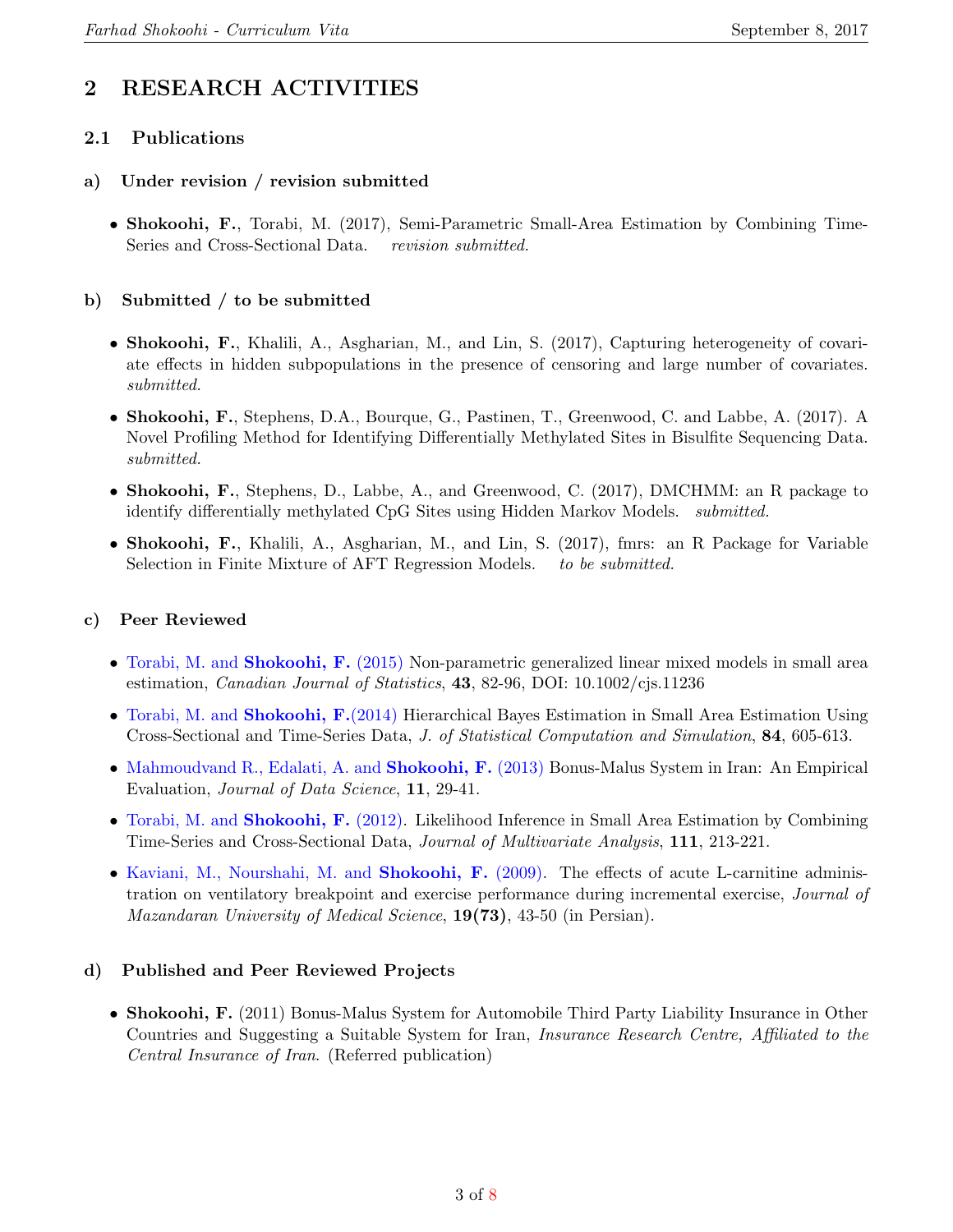#### 2.2 Talks

#### a) Invited Talks

- Stephens, D.A., Shokoohi, F. [and Labbe, A. \(2016\).](http://ssc.ca/en/meetings/2016) A Novel Hidden Markov Model Approach to Analyze Sequencing-based DNA Methylation Data, 44th Annual Meeting of the Statistical Society of Canada. will be Held May 29 - June 1, 2016 at Brock University, St. Catharines ON, Canada.
- [Torabi, M and](http://www.amstat.org/meetings/jsm/2013/onlineprogram/AbstractDetails.cfm?abstractid=307865) Shokoohi, F. (2013) Non-parametric Small Area Estimation, the JSM 2013. Montreal, QC, Canada.
- [Shokoohi, F.](http://www.amar.org.ir/Default.aspx?tabid=133) (2007). Bayesian Inference in Generalized Poisson Distribution, Central Insurance of Iran
- Shokoohi, F. (2003) Record Statistics, 1st Statistics and Mathematics Student Conference, Razi University, Kermanshah, Iran.

#### b) Departmental Talks

- Shokoohi, F. (2017). New insight into the role of heterogeneity in Ovarian Cancer Data. March 6, 2017, Lady Davis Institute for Medical Research, Montreal, QC, Canada.
- Shokoohi, F. (2016). Variable Selection in Finite Mixture of Survival Models for Biomedical Genomic Studies. September 25, 2016, Shahid Beheshti University, Iran.
- Shokoohi, F. (2016). Variable Selection in Finite Mixture of Survival Models for Biomedical Genomic Studies. September 24, 2016, Tarbiat Modarres University, Iran.
- Shokoohi, F. (2016). A Novel Hidden Markov Model Approach to Analyze Sequencing-based DNA Methylation Data, Lady Davis Institute. April 29, 2016, Montreal, Canada.
- [Shokoohi, F.](http://www.mcgill.ca) (2016) Feature selection in high-dimensional heterogeneous time-to-event data; A study on Ovarian Cancer, March 8, 2016, EBOH, McGill University, Montreal, QC, Canada.
- [Shokoohi, F.](https://www.gerad.ca/en) (2016) Feature selection in high-dimensional heterogeneous time-to-event data; A study on Ovarian Cancer, March 4, 2016, GERAD, Montreal, QC, Canada.
- [Shokoohi, F.](http://www.usherbrooke.ca) (2014) Variable Selection in Mixture Models with Observations Subject to Right Censoring, March. 27, 2014, Department of Mathematics, University of Sherbrooke, Sherbrooke, QC, Canada.
- [Shokoohi, F.](http://www.math.mcgill.ca/node/5358) (2013) Some Recent Developments in Likelihood-Based Small Area Estimation, October 4, 2013, Department of Mathematics and Statistics, McGill University, Montreal, QC, Canada.
- [Shokoohi, F.](http://www.umanitoba.ca/statistics/seminars/2013/3/21/farhad-shokoohi-tba/) (2013). Likelihood Inference in Small Area Estimation by Combining Time Series and Cross-Sectional Data, Department of Statistics, University of Manitoba. March 21, 2013.
- [Shokoohi, F.](http://en.sbu.ac.ir/) (2012). Some Contribution to Small Area Estimation, *Department of Statistics, Shahid* Beheshti University.

#### c) Contributed Talks

• [Shokoohi, F.](https://ssc.ca/en/meeting/annual/2017) (2017). A Novel Hidden Markov Model Approach for Differentially Methylated CpG site Identification in DNA methylation Data, 45th Annual Meeting of the Statistical Society of Canada. June 11-June 14, 2017 at University of Manitoba, Winnipeg, MB, Canada.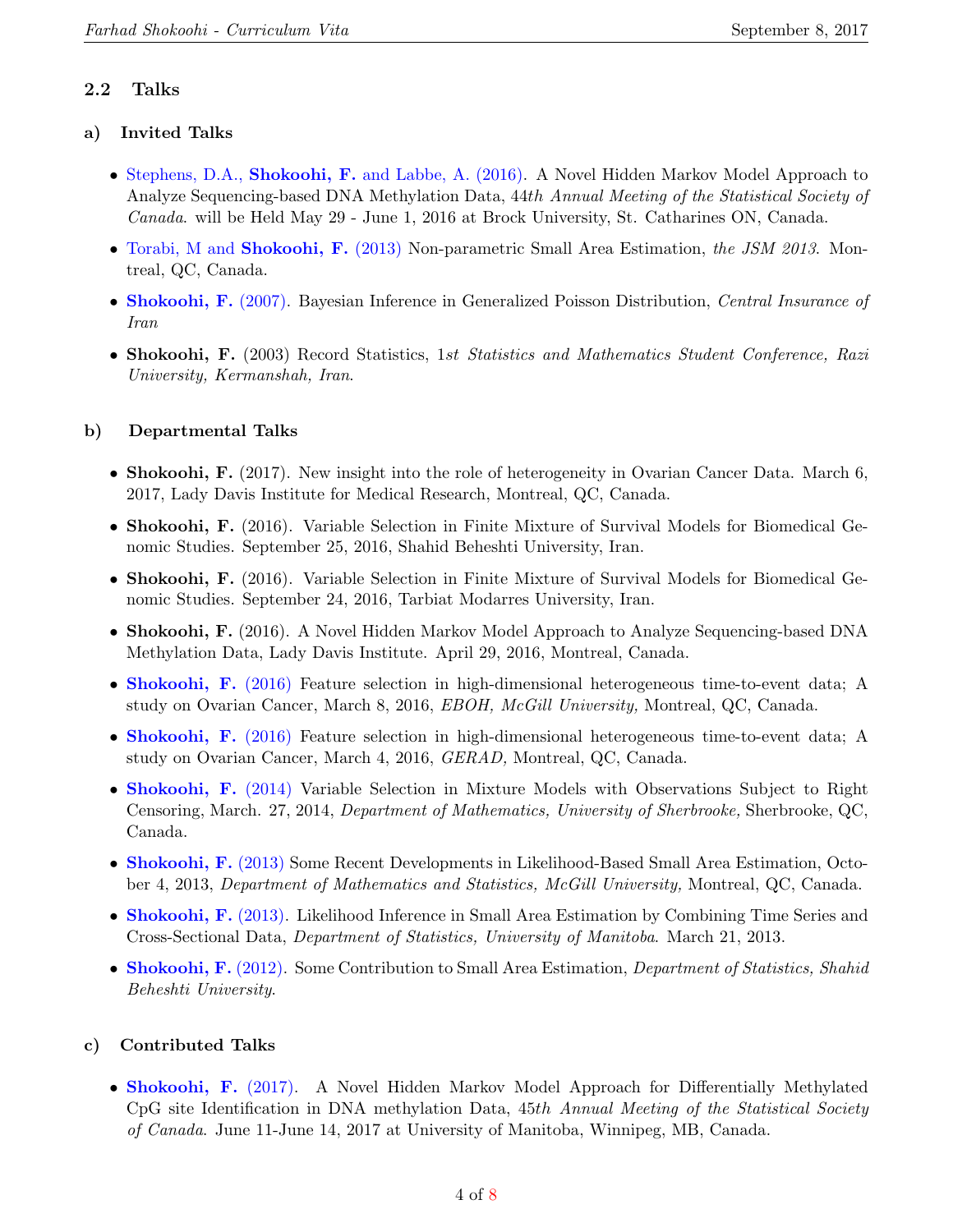- [Shokoohi, F.](http://ssc.ca/en/meetings/2016) (2016). Feature selection in high-dimensional heterogeneous time-to-event data; A study on Ovarian Cancer, 44th Annual Meeting of the Statistical Society of Canada. May 29-June 1, 2016 at Brock University, St. Catharines, ON, Canada.
- Shokoohi, F.[, Labbe, A., and Stephens, D.A. \(2015\).](http://ssc.ca/en/meetings/2015) DNA Methylation Analysis; A Thorough Comparison of Available Analytic Tools, 43rd Annual Meeting of the Statistical Society of Canada. June 14-17, 2015 at Dalhousie University, Halifax, NS, Canada.
- Shokoohi, F.[, Asgharian, M., Khalili, A. and Lin, S. \(2013\).](http://ssc.ca/en/meetings/2014) Variable Selection in Mixture of Survival Models, 42nd Annual Meeting of the Statistical Society of Canada. May 25-28, 2013, University of Toronto, Toronto, ON, Canada.
- [Shokoohi, F.](http://www.amstat.org/meetings/jsm/2013/onlineprogram/AbstractDetails.cfm?abstractid=309172) (2013). Likelihood Inference in Small Area Estimation Using P-Spline and Time Series Models, *JSM 2013*. August 3-8, 2013, at the Palais des congrés de Montreal, Montreal, QC, Canada.
- [Shokoohi, F.](http://www.ssc.ca/en/meetings/2013) (2013). Bayesian Small Area Estimation Using P-Spline and Time Series Models, 41st Annual Meeting of the Statistical Society of Canada. May 26-29, 2013, University of Alberta, Edmonton, Alberta.
- [Shokoohi, F.](http://isc11.iust.ac.ir/) (2012). Small Area Estimation Based on Data Cloning Approach, 11th Iranian Statistical Conference. August 28-30, 2012, University of Science and Technology, Tehran, Iran.
- Shokoohi, F. (2002). Record Statistics, 1st Statistics and Mathematics Student Conference. Razi University, Kermanshah, Iran.

#### 2.3 Research Grants

- Insurance Research Center, The Central Insurance of Iran (2013-2014),  $$5,000$ Modern Actuarial Risk Theory.
- Statistical Research and Training Center, The Statistics Center of Iran (2011-2012), \$1,500 Likelihood Inference in Small Area Estimation and its Application to Unemployment Rate.
- Insurance Research Center, The Central Insurance of Iran (2009-2011),  $$20,000$ Bonus-Malus System for Automobile Third Party Liability Insurance in Other Countries and Suggesting a Suitable System for Iran.
- Insurance Research Center, The Central Insurance of Iran (2005-2006),  $$10,000$ Rate Making of Third Party Liability Car Insurance Based on Data Mining Techniques.
- Insurance Research Center, The Central Insurance of Iran (2005-2006), \$1,000 Bayesian Inference in Generalized Poisson Distribution and its Application in Actuarial Science.

#### 2.4 Software Development

- DMCHMM: Shokoohi, F. (2016). DMCHMM: an R package to identify differentially methylated CpG Sites using Hidden Markov Models, R package version 0.99-14, [https://bioconductor.org/](https://bioconductor.org/packages/DMCHMM/) [packages/DMCHMM/](https://bioconductor.org/packages/DMCHMM/). accepted after peer reviewed.
- fmrs: Shokoohi, F. (2016). *fmrs: Variable Selection in Finite Mixture of AFT Regression and FMR* models, R package version 1.0-9, <https://cran.rstudio.com/web/packages/fmrs>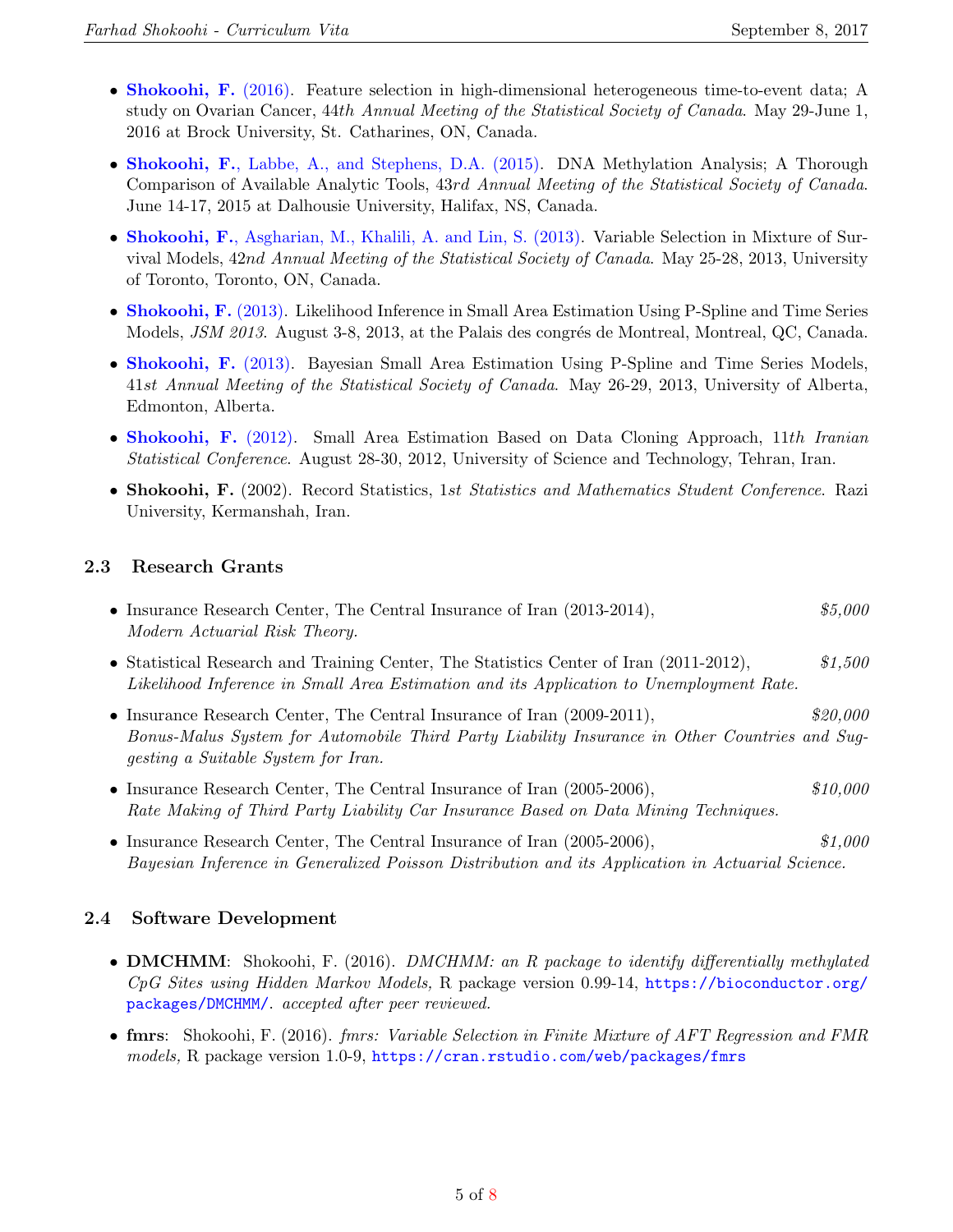## 3 Teaching Experience

### 3.1 Coordinator / Instructor/ Lecturer

| University         | City       | Year | Course Title                                             | In-Class Hours | Credits  | #Students |
|--------------------|------------|------|----------------------------------------------------------|----------------|----------|-----------|
| Concordia          | Montreal   | 2017 | Linear Models (STAT 360 (MATH 601D))                     | 45             | 3        | 30        |
| Concordia          | Montreal   | 2017 | Applied Probability (MAST 221)                           | 45             | 3        | 60        |
| Concordia          | Montreal   | 2017 | Applied Ordinary Differential Equations (ENGR 213)       | 45             | 3        | 130       |
| Concordia          | Montreal   | 2018 | Statistics (STAT $250$ <sup>*</sup>                      | 45             | 3        | 65        |
| Concordia          | Montreal   | 2018 | Statistics (STAT 250)*                                   | 45             | 3        | 65        |
| Concordia          | Montreal   | 2018 | Statistical Simulation (STAT 461 (MAST 729K, and 881K))* | 45             | 3        | 45        |
| McGill             | Montreal   | 2017 | Regression (graduate course) (EPIB 521)                  | 45             | 3        | 15        |
| McGill             | Montreal   | 2016 | Calculus 2 (MATH 141)                                    | 45             | 3        | 364       |
| McGill             | Montreal   | 2015 | Fundamental of Mathematics (MATH 112)                    | 45             | 3        | $22\,$    |
| SBU <sup>1</sup>   | Tehran     | 2009 | Statistics and Probability I                             | 60             | 4        | 50        |
|                    |            | 2008 | Statistics and Probability II                            | 60             | 4        | 50        |
|                    |            | 2009 | Statistics and Probability for Engineering               | 45             | 3        | 50        |
| Allameh            | Tehran     | 2010 | Sampling Theory and its Applications I                   | 60             | 3        | 50        |
|                    |            | 2008 | Sampling Theory and its Applications I                   | 45             | 3        | 50        |
|                    |            | 2008 | Sampling Theory and its Applications II                  | 45             | 3        | 50        |
| ECOCI <sup>2</sup> | Tehran     | 2008 | Statistics for Risk Management                           | 45             | 3        | 50        |
| IIKU <sup>3</sup>  | Qazvin     | 2010 | Mathematical Statistics II                               | 60             | 4        | 50        |
|                    |            | 2009 | Advanced Statistical Methods                             | 45             | 3        | 50        |
|                    |            | 2009 | Continuous Multivariate Methods                          | 45             | 3        | 50        |
|                    |            | 2009 | Sampling Theory and its Applications II                  | 45             | 3        | 50        |
|                    |            | 2009 | Statistics for Engineering                               | 45             | 3        | 50        |
|                    |            | 2009 | Statistics and Probability II                            | 60             | 4        | 50        |
| Razi               | Kermanshah | 2002 | Statistical Analysis Using SAS                           | 30             | $\theta$ | 15        |
|                    |            | 2002 | Statistical Analysis Using SPSS                          | 30             | $\theta$ | 20        |

\* Scheduled to be taught in Winter 2018; <sup>1</sup>Shahid Beheshti University; <sup>2</sup>The ECO college of Insurance; <sup>3</sup>International Imam Khomeini University

#### 3.2 Teacher Assistant

| University | City   | Year         | Course Title                                    | In-Class Hours Credits | $\# \mathrm{Students}$ |
|------------|--------|--------------|-------------------------------------------------|------------------------|------------------------|
| <b>SBU</b> | Tehran | 2003<br>2004 | Regression Analysis<br>Design of Experiments II |                        | 50<br>50               |

## 4 STUDENT SUPERVISION

#### 4.1 Bachelor

• Jing Wang, Bachelor in Mathematics, Department of Mathematics and Statistics, McGill University. {Co-advisor} 2014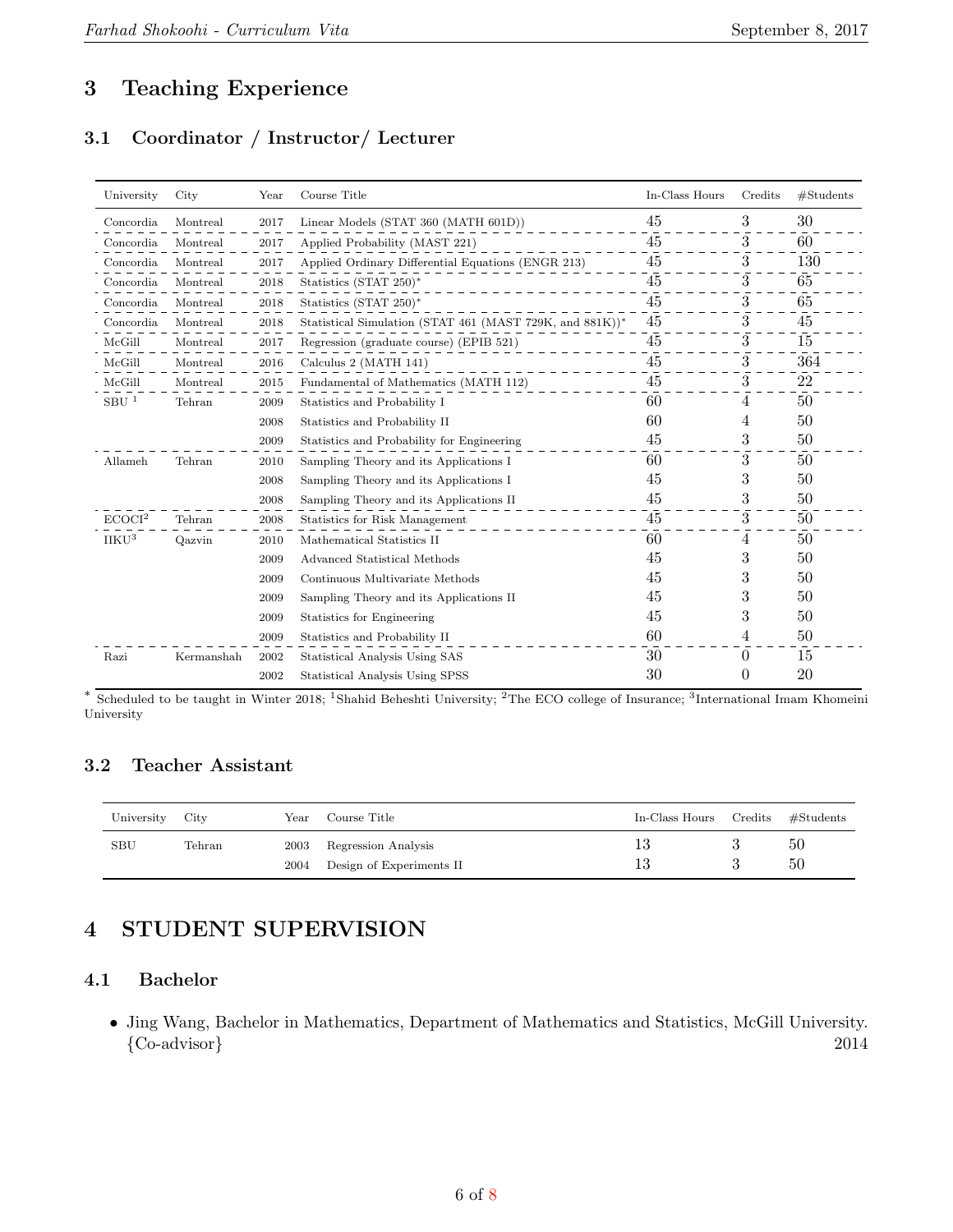# 5 Other Work Experiences

| $\bullet$ Lecturer,<br>Department of Mathematics and Statistics, McGill University, Montreal, Quebec, Canada. | $Sep. 2015$ - $Dec. 2015$ |  |
|---------------------------------------------------------------------------------------------------------------|---------------------------|--|
| • Statistical Consultant,<br>Mandegar Group, Tehran, Iran,                                                    | Jan. 2011 - Dec. 2012     |  |
| $\bullet$ Lecturer,<br>Department of Statistics, Shahid Beheshti University, Tehran, Iran.                    | Sep. 2006 - Sep. 2009     |  |
| $\bullet$ Lecturer.<br>Department of Statistics, Allameh University, Tehran, Iran.                            | Sep. 2006 - Sep. 2009     |  |
| $\bullet$ Lecturer.<br>Department of Statistics, International Imam Khomeini University, Qazvin, Iran.        | Sep. 2006 - Sep. 2009     |  |
| • Statistical Consultant,<br>Pangan Avaran, Tehran, Iran,                                                     | Sep. 2007 - Sep. 2008     |  |
| $\bullet$ Lecturer,<br>Department of Statistics, Razi University, Kermanshah, Iran.                           | Sep. 2002 - Sep. 2003     |  |

# 6 OTHER CONTRIBUTIONS

#### 6.1 Scholarly Activities

#### a) Reviewed manuscripts for the following journals or conferences:

- The 2017 IEEE Congress on Evolutionary Computation (IEEE CEC 2017)
- Journal of American Statistical Association (JASA)
- Biometrics A Journal of the International Biometric Society
- Statistical Methods in Medical Research
- The Journal of Stochastic Environmental Research & Risk Assessment
- Statistics, Optimization & Information Computing
- Journal of Statistical Research of Iran (JSRI)

#### b) Conference

- Organizer Member: R users Quebec 2018, July 2018, Montreal
- PC Member: IEEE World Congress on Computational Intelligence; 25-29 July 2016, Vancouver

#### c) Workshops

- Repeated Measures ANOVA Using SAS. Razi University, Iran (Organizer, Lecturer) 2002
- Statistical inference using SPSS. Razi University, Kermanshah, Iran (Organizer, Lecturer) 2002